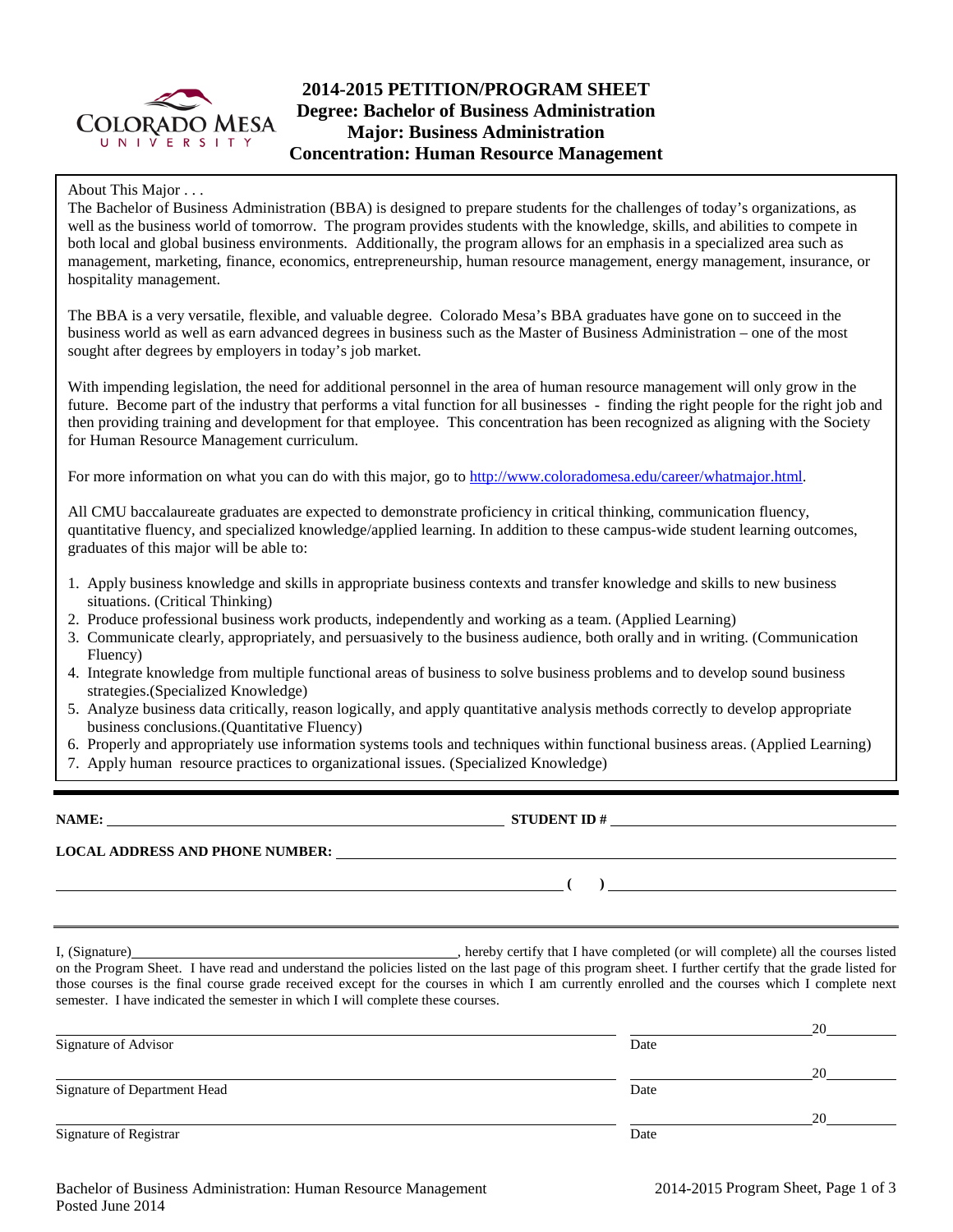### **Students should work closely with a faculty advisor when selecting and scheduling courses prior to registration.**

Degree Requirements:

- 120 semester hours total (Students must complete a minimum of 30 of the last 60 hours of credit at CMU, with at least 15 semester hours in major discipline courses numbered 300 or higher).
- 40 upper division credits (A minimum of 15 taken at the 300-400 course levels within the major at CMU).
- 2.00 cumulative GPA or higher in all CMU coursework
- 2.00 cumulative GPA or higher in coursework toward the major content area
- Pre-collegiate courses (usually numbered below 100) cannot be used for graduation.
- A student must follow the CMU graduation requirements either from 1) the program sheet for the major in effect at the time the student officially declares a major; or 2) a program sheet for the major approved for a year subsequent to the year during which the student officially declares the major and is approved for the student by the department head. Because a program may have requirements specific to the degree, the student should check with the faculty advisor for additional criteria. It is the student's responsibility to be aware of, and follow, all requirements for the degree being pursued. Any exceptions or substitutions must be approved by the student's faculty advisor and Department Head.
- When filling out the program sheet a course can be used only once.
- See the "Undergraduate Graduation Requirements" in the catalog for additional graduation information.

**GENERAL EDUCATION REQUIREMENTS** (31 semester hours) See the current catalog for a list of courses that fulfill the requirements below. If a course is on the general education list of options and a requirement for your major, you must use it to fulfill the major requirement and make a different selection within the general education requirement.

| Course No Title                                                             |   | Sem.hrs Grade Term/Trns |  |  |  |  |
|-----------------------------------------------------------------------------|---|-------------------------|--|--|--|--|
| <b>English</b> (6 semester hours, must receive a grade of "C" or better and |   |                         |  |  |  |  |
| must be completed by the time the student has 60 semester hours.)           |   |                         |  |  |  |  |
| <b>ENGL 111 English Composition</b>                                         | 3 |                         |  |  |  |  |
| <b>ENGL 112 English Composition</b>                                         | 3 |                         |  |  |  |  |
|                                                                             |   |                         |  |  |  |  |

**Math:** (3 semester hours, must receive a grade of "C" or better, must be completed by the time the student has 60 semester hours.) MATH 113 College Algebra  $4*$ 

\*3 credits apply to the General Ed requirements and 1 credit applies to elective credit

\_\_\_\_\_\_ \_\_\_\_ \_\_\_\_\_\_\_\_\_\_\_\_\_\_\_\_\_\_\_\_\_\_\_\_ \_\_\_\_ \_\_\_\_\_ \_\_\_\_\_\_\_\_

**Humanities** (3 semester hours)

|  | <b>Social and Behavioral Sciences</b> (6 semester hours) |  |  |
|--|----------------------------------------------------------|--|--|
|  | ECON 201 Principles of Macroeconomics 3                  |  |  |
|  | ECON 202 Principles of Microeconomics 3                  |  |  |

**Natural Sciences** (7 semester hours, one course must include a lab)

\_\_\_\_\_\_ \_\_\_\_ \_\_\_\_\_\_\_\_\_\_\_\_\_\_\_\_\_\_\_\_\_\_\_\_ \_\_\_\_ \_\_\_\_\_ \_\_\_\_\_\_\_\_ \_\_\_\_\_\_ \_\_\_\_ \_\_\_\_\_\_\_\_\_\_\_\_\_\_\_\_\_\_\_\_\_\_\_\_ \_\_\_\_ \_\_\_\_\_ \_\_\_\_\_\_\_\_

 $\frac{1}{\sqrt{2}}$   $\frac{1}{\sqrt{2}}$   $\frac{1}{\sqrt{2}}$ 

**History** (3 semester hours) HIST \_\_\_\_ \_\_\_\_\_\_\_\_\_\_\_\_\_\_\_\_\_\_\_\_\_\_\_\_ \_\_\_\_ \_\_\_\_\_ \_\_\_\_\_\_\_\_

**Fine Arts** (3 semester hours) \_\_\_\_\_\_ \_\_\_\_ \_\_\_\_\_\_\_\_\_\_\_\_\_\_\_\_\_\_\_\_\_\_\_\_ \_\_\_\_ \_\_\_\_\_ \_\_\_\_\_\_\_\_

| Course No Title                                             | Sem.hrs Grade Term/Trns |
|-------------------------------------------------------------|-------------------------|
| <b>OTHER LOWER DIVISION REQUIREMENTS (6 semester hours)</b> |                         |
| <b>Kinesiology</b> (3 semester hours)                       |                         |
| KINE 100 Health and Wellness                                |                         |
|                                                             |                         |
| KINA 1                                                      |                         |
|                                                             |                         |

\_\_\_\_\_\_ \_\_\_\_ \_\_\_\_\_\_\_\_\_\_\_\_\_\_\_\_\_\_\_\_\_\_\_\_ \_\_\_\_ \_\_\_\_\_ \_\_\_\_\_\_\_\_

**Applied Studies** (3 semester hours)

**FOUNDATION COURSES** (17 semester hours) These courses, plus ECON 201 & 202 and Gen Ed English & Math requirements must be completed within the student's first 60 hours.) ACCT 201 Principles of Financial Acctg 3 ACCT 202 Principles of Managerial Acctg 3<br>BUGB 105 Freshman Business Seminar 2 BUGB 105 Freshman Business Seminar 2<br>BUGB 211 Business Communications 3 Business Communications 3 CISB 101 Business Inform. Technology or CISB 205 Advanced Business Software 3 CISB 241 Intro to Business Analysis or STAT 200 Probability and Statistics 3

### **BACHELOR OF BUSINESS ADMINISTRATION: HUMAN RESOURCE MANAGEMENT CONCENTRATION REQUIREMENTS** (63 semester hours)

#### **Business Administration Core** (33 semester hours)

| BUGB 349 | Legal Environment of Business 3            |   |  |
|----------|--------------------------------------------|---|--|
| BUGB 401 | <b>International Business</b>              |   |  |
| CISB 210 | <b>Fundamentals of Info Systems</b>        | 3 |  |
| FINA 301 | Managerial Finance                         |   |  |
| MANG 201 | Principles of Management                   | 3 |  |
| MANG 301 | Organizational Behavior                    | 3 |  |
| MANG 371 | Human Resource Management 3                |   |  |
| MANG 471 | <b>Operations Management</b>               |   |  |
| MANG 491 | <b>Business Strategy</b>                   |   |  |
| MARK 231 | Principles of Marketing                    |   |  |
| CISB 341 | <b>Quantitative Decision Making</b>        | 3 |  |
|          | or MANG 341 Quantitative Decision Making 3 |   |  |
|          | or MARK 350 Marketing Research             |   |  |

**Human Resource Management Concentration Courses** (30 Sem Hrs)

| <b>Human Resource Management Nucleus (15 Semester Hours)</b> |                                |   |  |  |
|--------------------------------------------------------------|--------------------------------|---|--|--|
| <b>MANG 372</b>                                              | <b>Employment Assessment</b>   |   |  |  |
| <b>MANG 373</b>                                              | Leading Organizations          |   |  |  |
| <b>MANG 410</b>                                              | <b>Effective Workplace</b>     |   |  |  |
|                                                              | Communications                 | 3 |  |  |
| <b>MANG 475</b>                                              | Compensation and Reward        |   |  |  |
|                                                              | <b>Systems</b>                 | 3 |  |  |
| <b>MANG 478</b>                                              | <b>Advanced Human Resource</b> |   |  |  |
|                                                              | Management (Capstone)          | 3 |  |  |
|                                                              |                                |   |  |  |

**Concentration Electives** (15 semester hours) Choose 15 hours that complement the nucleus or choose the nucleus of a second concentration.

**At least 1 hour must be upper division** 

**Electives** (3 semester hours of college level courses appearing on your final transcript, **not listed above** to bring total semester hours to 120.) \*MATH 113 College Algebra 1

\_\_\_\_\_\_ \_\_\_\_ \_\_\_\_\_\_\_\_\_\_\_\_\_\_\_\_\_\_\_\_\_\_\_\_ 2 \_\_\_\_\_ \_\_\_\_\_\_\_\_

\_\_\_\_\_\_ \_\_\_\_ \_\_\_\_\_\_\_\_\_\_\_\_\_\_\_\_\_\_\_\_\_\_\_\_ \_\_\_\_ \_\_\_\_\_ \_\_\_\_\_\_\_\_ \_\_\_\_\_\_ \_\_\_\_ \_\_\_\_\_\_\_\_\_\_\_\_\_\_\_\_\_\_\_\_\_\_\_\_ \_\_\_\_ \_\_\_\_\_ \_\_\_\_\_\_\_\_ \_\_\_\_\_\_ \_\_\_\_ \_\_\_\_\_\_\_\_\_\_\_\_\_\_\_\_\_\_\_\_\_\_\_\_ \_\_\_\_ \_\_\_\_\_ \_\_\_\_\_\_\_\_ \_\_\_\_\_\_ \_\_\_\_ \_\_\_\_\_\_\_\_\_\_\_\_\_\_\_\_\_\_\_\_\_\_\_\_ \_\_\_\_ \_\_\_\_\_ \_\_\_\_\_\_\_\_ \_\_\_\_\_\_ \_\_\_\_ \_\_\_\_\_\_\_\_\_\_\_\_\_\_\_\_\_\_\_\_\_\_\_\_ \_\_\_\_ \_\_\_\_\_ \_\_\_\_\_\_\_\_